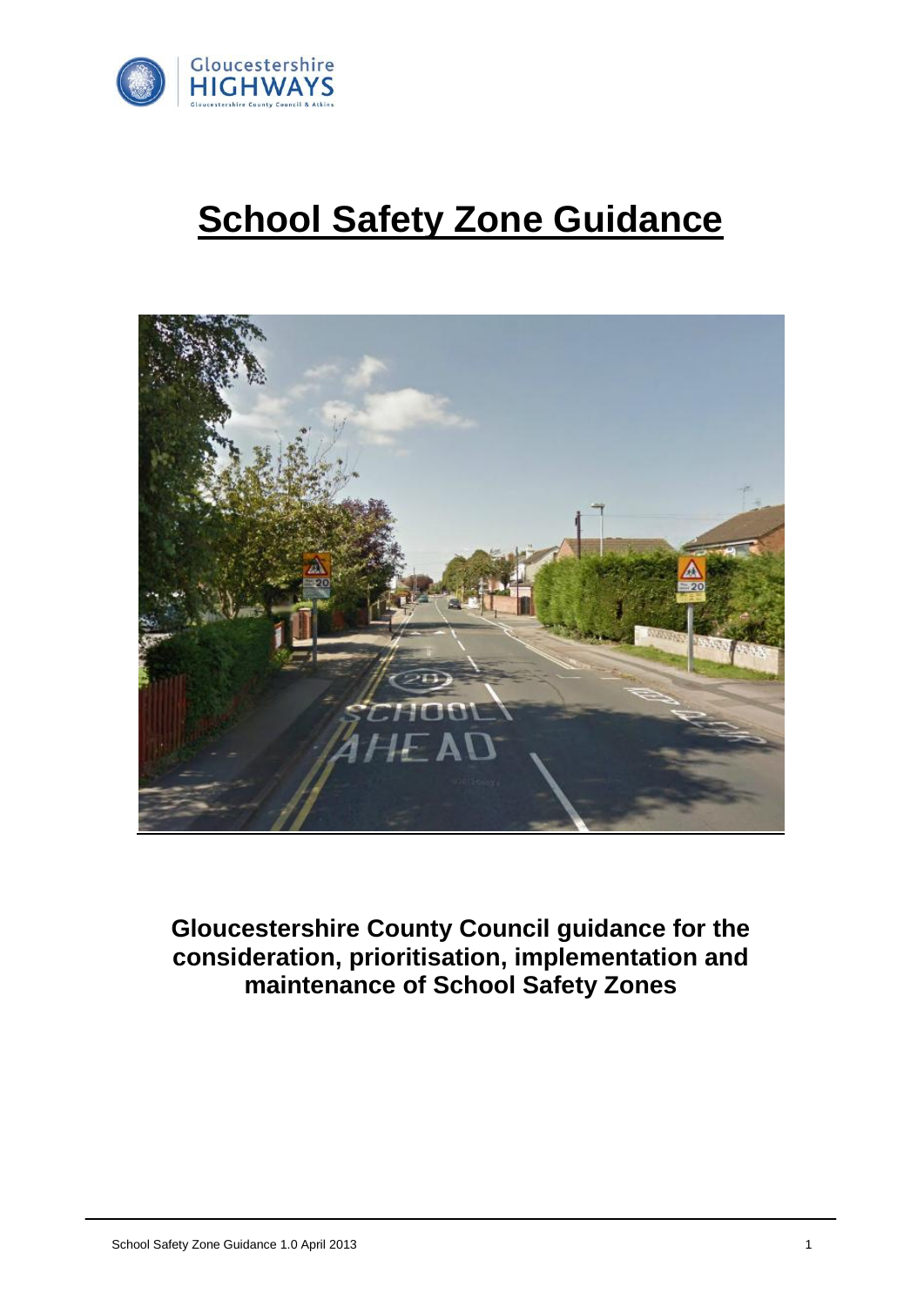

| 1.0      | Old draft rewritten | GD     | MМ      | MМ       |            | April 2013 |
|----------|---------------------|--------|---------|----------|------------|------------|
|          |                     |        |         |          |            |            |
| Revision | Purpose/Description | Author | Checked | Reviewed | Authorised | Date       |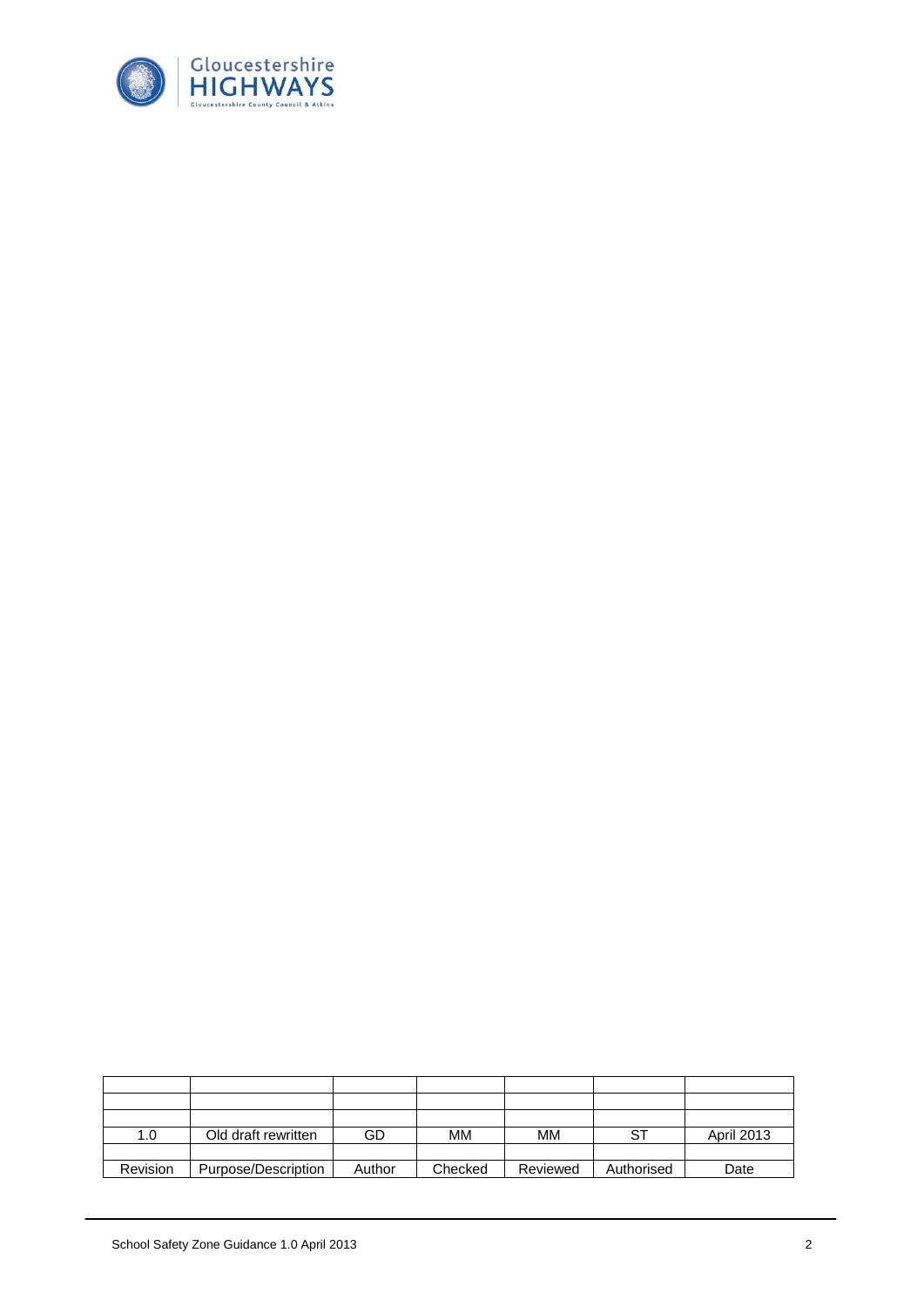

#### **Purpose of this document:**

To provide officers and designers with guidance on delivering appropriate measures following a request for a School Safety Zone (SSZ).

#### **1.0 Background:**

- 1.1 School safety zones were first developed to provide a safe highway environment for children entering and leaving school, this was to be achieved through highlighting the presence of the school, reducing vehicles speeds to an appropriate level and restricting parking adjacent to accesses.
- 1.2 In Gloucestershire, SSZs were initially intended for schools where fatalities or serious incidents had occurred. The quantifiable accident problem was identified from accident data showing Killed or Serious Injuries (KSIs). Gloucestershire Constabulary gave their support for zones with advisory 20mph limits, but not for mandatory 20mph speed limits. Any mandatory limits need to be self-enforcing (through traffic calming for example) and would require a statutory consultation through the Traffic Regulation Order (TRO) process, as with any amendment to a speed limit.
- 1.3 All the priority schools based on the initial assessment criteria now have a SSZ or some form of traffic management. In 2003 a Halcrow report was produced outlining the installation of advisory and mandatory 20mph speed limits outside schools and whilst this did make reference to the provision of wigwags, signing and some road markings, there was no critique of SSZs as an overall measure.
- 1.4 Gloucestershire started a significant programme of SSZ installations in 2003/04 and since then SSZs have proved popular with schools, the public and Councillors and we continue to receive requests for their installation or for improvements to existing zones. The majority of these requests are now usually based on a perceived safety problem and therefore do not necessarily have any recorded incidents.

#### **2.0 Existing policies:**

2.1 There is no national guidance or policy on the design and provision of SSZs, however there is much good literature on traffic calming and 20mph speed limits.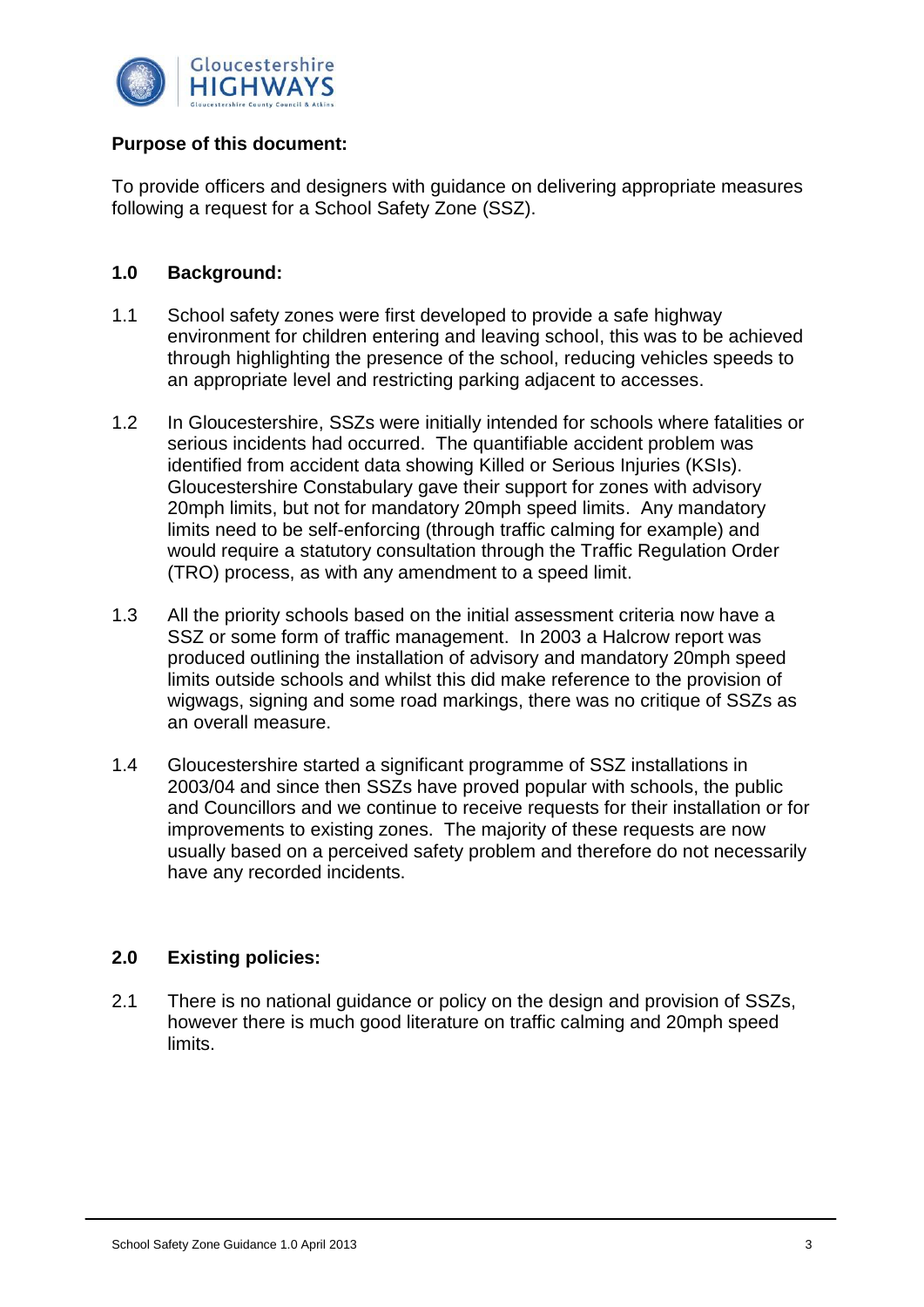

#### **3.0 The Zone:**

- 3.1 A SSZ can comprise of a number of different features:
	- Road signs.
	- Flashing wigwags.
	- Yellow backing boards (although their use must be limited so as not to lose their benefit.)
	- Waiting restrictions typically mandatory or advisory School Keep Clear markings.
	- An advisory 20 mph speed limit (or consider a reduced speed limit if existing limit is above 30 mph.)
	- Road markings, text
	- Coloured road surface panels. (The use of these should now be limited due to the going maintenance issues associated with these).
	- Traffic calming features, vertical and horizontal.
	- Pedestrian crossings/measures.
	- Cycle facilities.

A list of these measures and suggestions of when each should be considered is shown in Appendix A.

A typical arrangement of a SSZ is shown in Figure 1.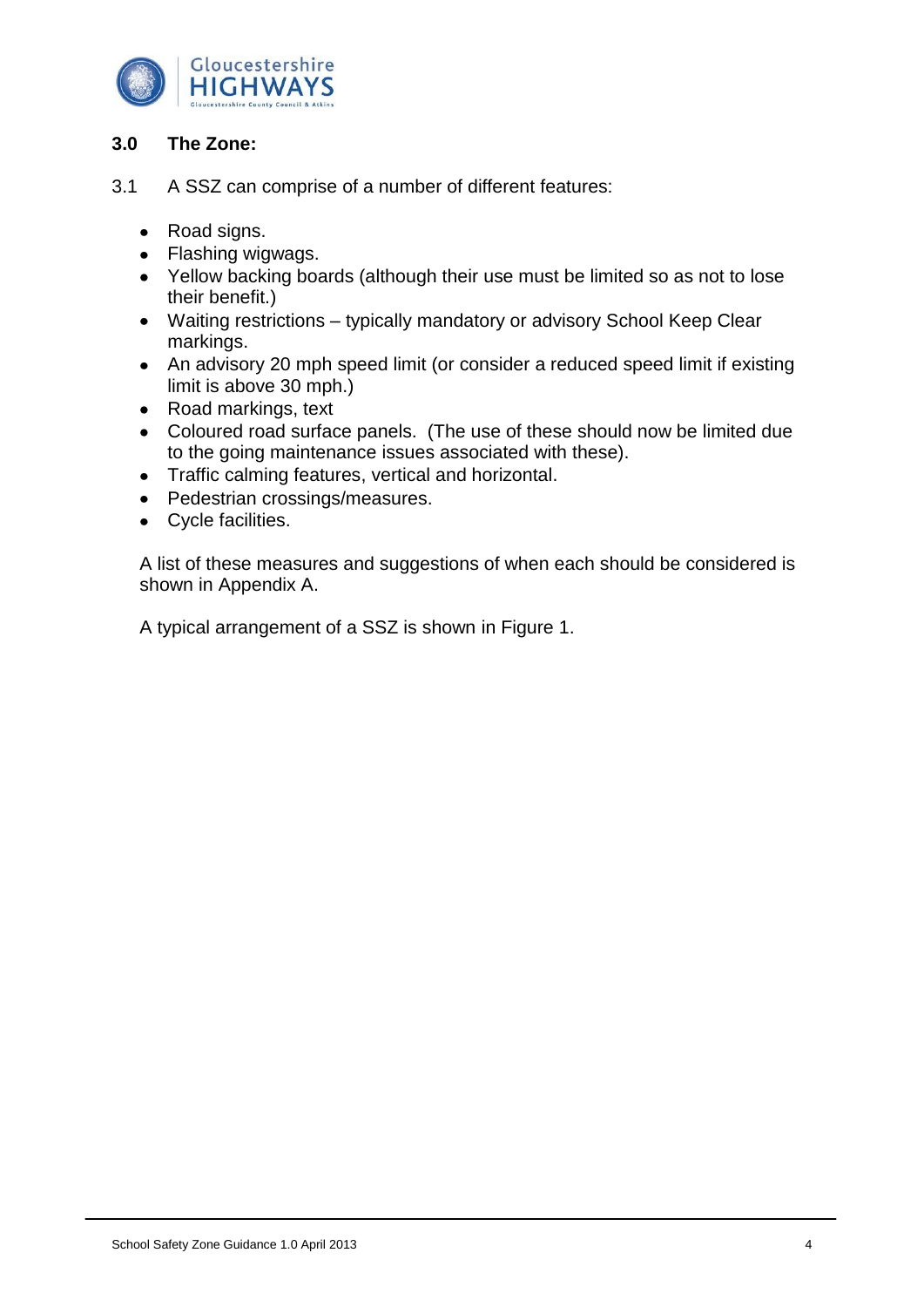



Fig. 1 – Typical SSZ Layout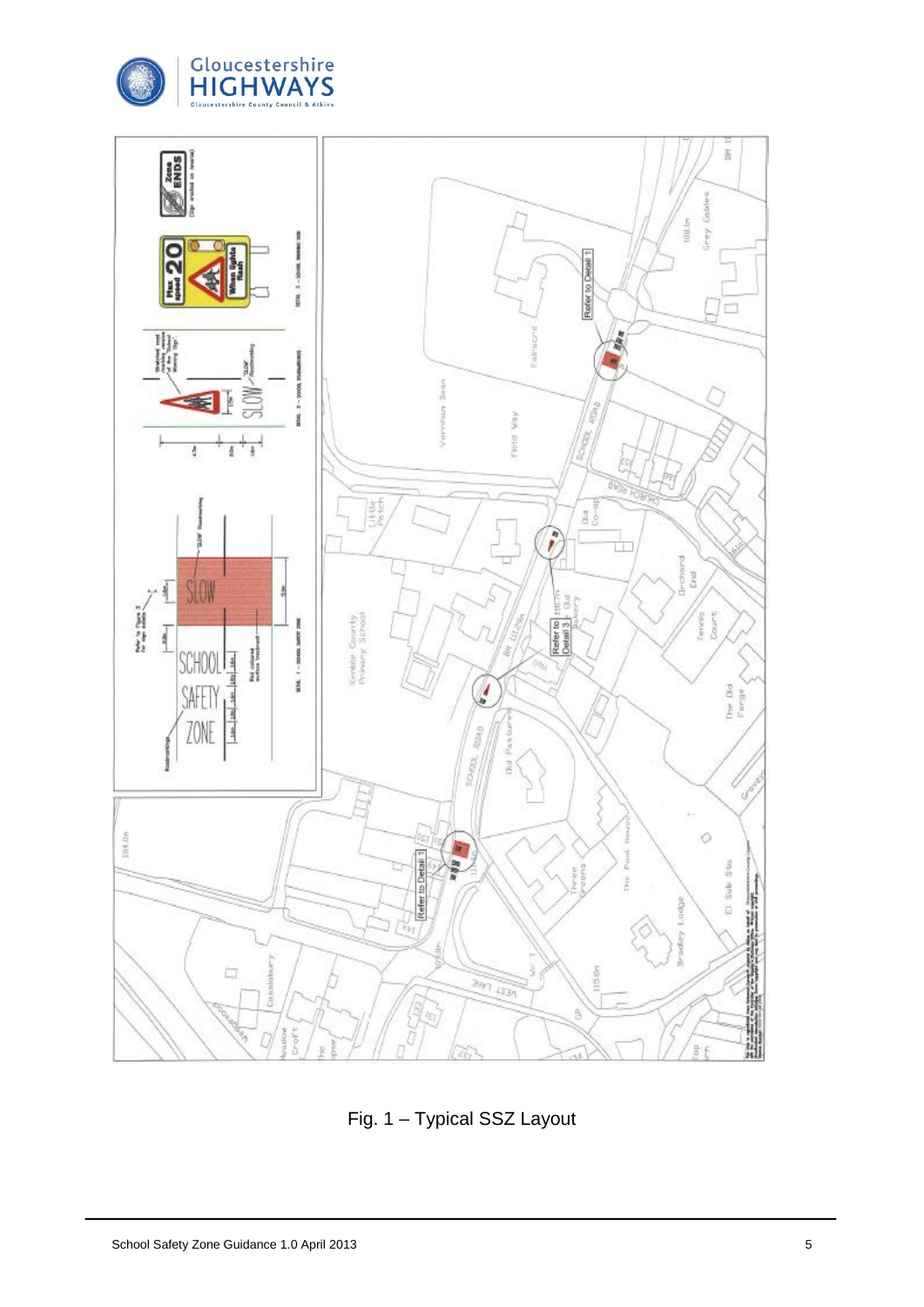

#### **4.0 Considerations for a new request:**

- 4.1 There are several factors to take into consideration when investigating a request for either a new, or amendment to an existing, SSZ as detailed below.
- 4.2 Individual Solutions. As Gloucestershire SSZs have developed over the years, an almost standard design has evolved to the point where the provision of a generic zone is the simplest response to a new request. However, it must be recognised that there is no "one size fits all" solution and each request must be thoroughly investigated in order to identify any specific problems.
- 4.3 Urbanisation. The use of urban signs and lines may be inappropriate in a rural village. This does mean that the request needs to be managed carefully as it may be based on a SSZ as seen outside another school. Any reasons why some, or even all, of the features may not be appropriate for a given location need to be clearly reported back to the person or group making the request. It is the designers responsibility to deliver an appropriate solution to an identifiable problem.
- 4.4 Compliance with DfT/TSRGD. Some of the features that have been employed as part of SSZs in Gloucestershire are not actually approved by the Department of Transport (DfT). For example the 545 warning triangles installed on the road and some of the SSZ signs that combine advisory 20 mph limits in combination with other TSRGD signs. Within the DfT's Traffic Advisory Leaflet 01/13, Reducing Sign Clutter, there is a clear statement that yellow backing boards should not be used in combination with flashing wigwags. However, whilst these measures may not be approved they are very well received and understood by the public and Councillors.

Within the DfT, Traffic Signs Policy Paper Oct 2011, there is a suggested configuration of signage for part time advisory 20mph speed limit signing shown below in figure 2.

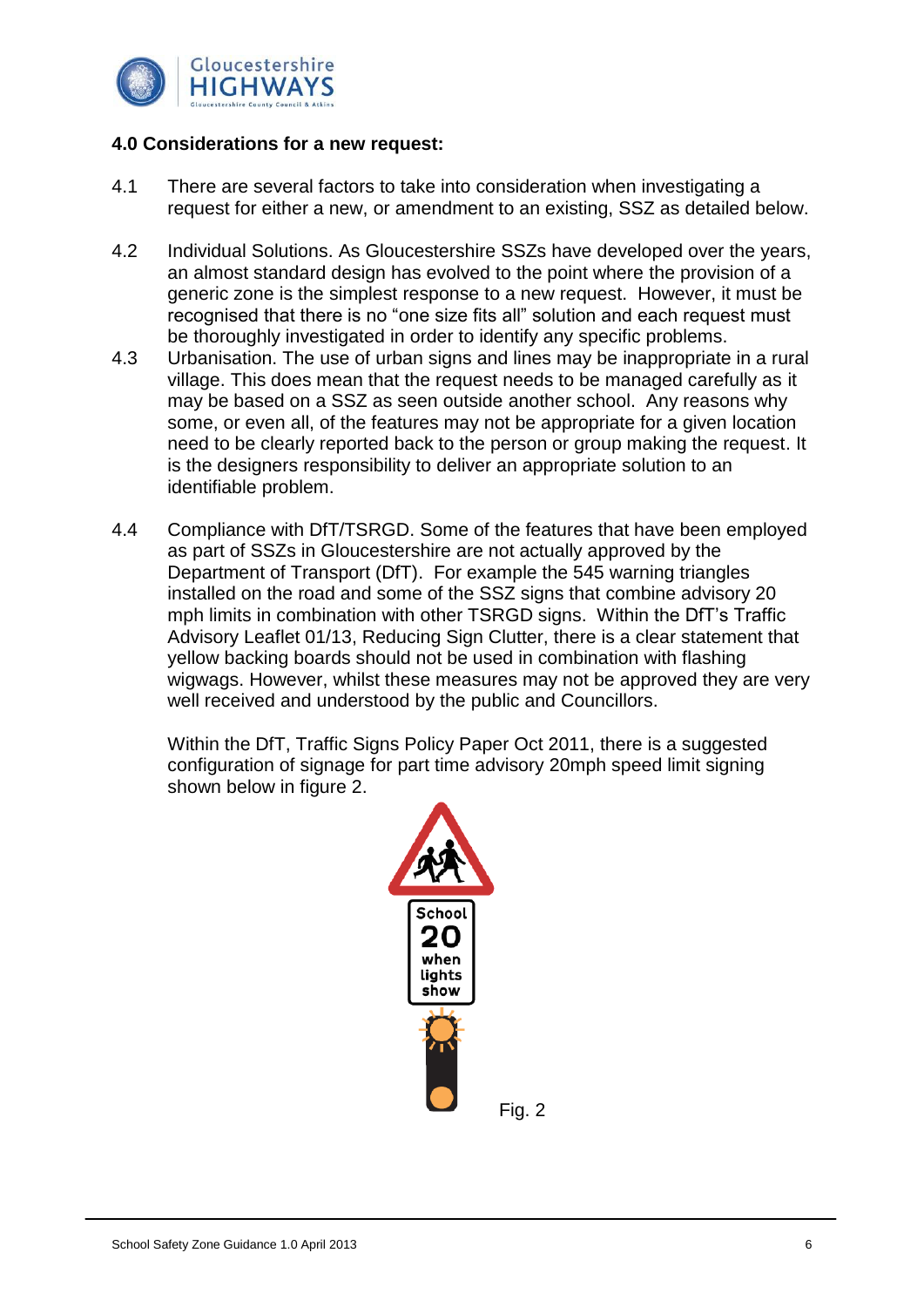

4.5 Maintenance issues and ongoing costs. Consideration must be given to the long-term maintenance costs of installing road markings (see figure 3), especially given the reduction in our capital and revenue budgets. This is particularly true for coloured surfacing, which should only be installed where it can be justified on safety grounds. Whilst such measures have a high impact when initially installed their effectiveness wanes over time. Officers should consider whether their installation is necessary or if clear and effective signing (see figure 4) is a more cost effective alternative. The use of wigwags and other lit signage will have on going energy costs.



Fig.3 - 545 Typical road marking Fig. 4 - SSZ sign example



4.6 Accident records. The accident record for roads outside schools is very good, and those previously identified as having recorded incidents have now been treated. On this premise, save for exceptional cases, a request for a new SSZ would be unlikely to pass the Council's priority assessment process if submitted as a safety scheme. As future capital works programmes will not provide specifically for SSZs we must identify funding streams in each case as we will see later in this report (See section 7.0).

It is understandable that people would think that the road outside a school is the most dangerous place for a child; it is, after all, where the conflict between children and vehicles is most obvious. However, statistics show that most of the accidents involving school children happen *en route* to school and not in proximity to the school premises. This suggests that to have the greatest impact on child safety we should be concentrating on Safer Routes to School initiatives or measures, providing a safe and viable route to school.

This is not to say that school sites are not deserving of our attention, but a specific request for a SSZ needs to be kept in perspective with other demands – which is what the priority assessment system is for.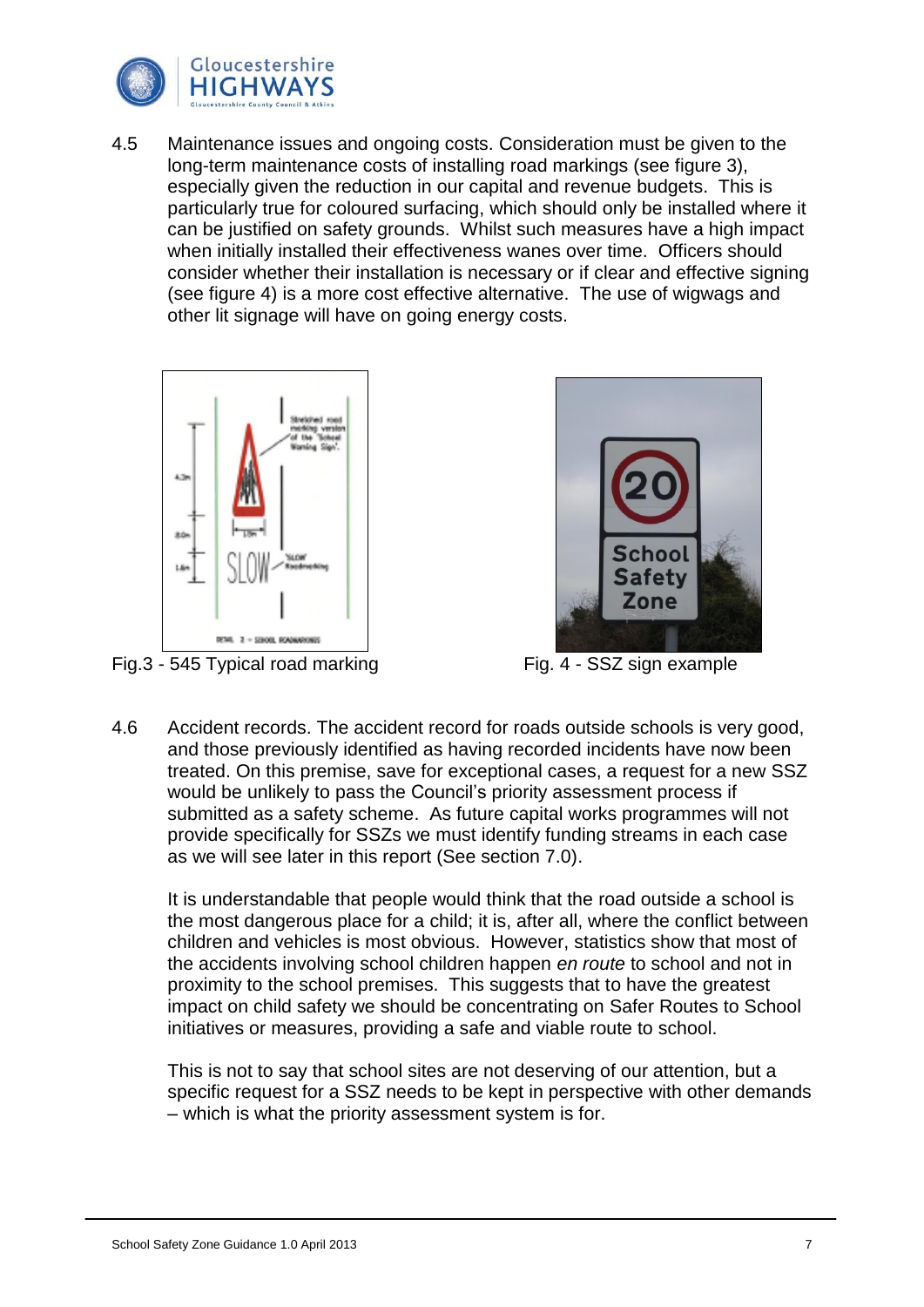

#### **5.0 Positives:**

- 5.1 SSZs do serve a purpose even if there is no quantifiable safety problem to address. They highlight the presence of a school to those drivers who are unfamiliar with the area; even local drivers are reminded of its presence.
- 5.2 With SSZs having been used for a number of years in the County and with many examples to pick from, we have great in–house experience to call upon to ensure that all future zones, including amendments, are site determined and appropriate. There is great flexibility as to what measures can make up a SSZ, allowing it to be shaped to meet the requirements of the specific site and its users.
- 5.3 The use of a SSZ can also help to engage with the local community and provide a sense of local identity through the addition of a locally designed sign plate. Guidance and template forms (see example in Appendix B) can be sent to the school and its pupils asked to design a logo and message for drivers. Some examples of these are shown in figure 5 below:



**DESIGN A 20MPH ROAD SIGN.** 

Fig. 5 – Examples of local community designed signs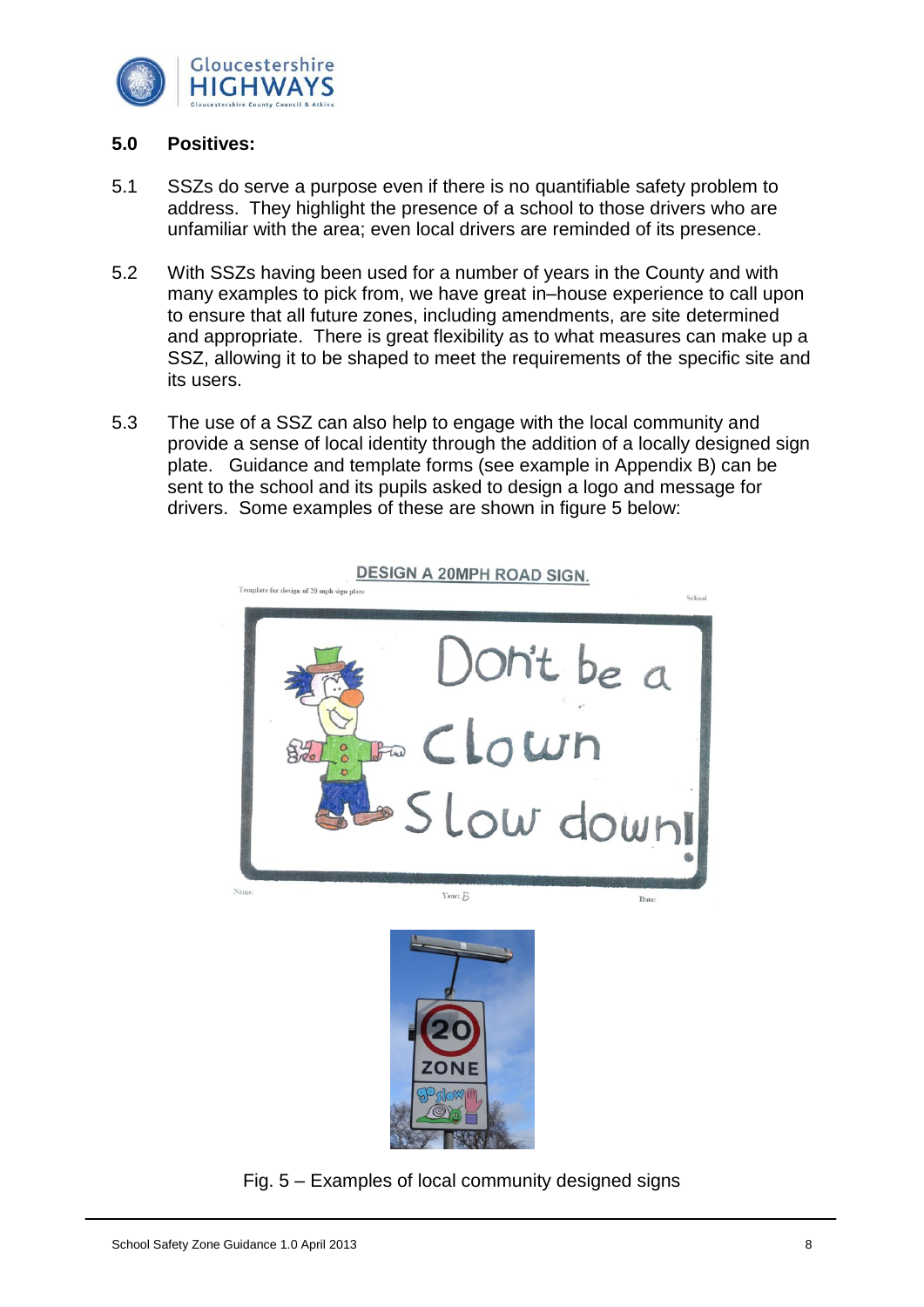

#### **6.0 Case example**

- 6.1 A well designed, bespoke SSZ can have definite safety and accessibility benefits. An example of good practice is Heron SSZ in Gloucester, where problems of on-street parking, speeding traffic and the problems pedestrians had crossing the highway have all been addressed in the design (Fig. 6):
	- $\bullet$ Pinch points either side of the school to help pedestrians cross the road and reduce vehicle speeds past the school.
	- Footway markings directing pedestrians (particularly children) to the crossing  $\bullet$ points.
	- $\bullet$ Mandatory Keep Clear/No Stopping Zig Zags, with on–street parking retained outside of the zone on the same side of road as the school to avoid unnecessary crossing movements.
	- Advisory 20mph limit with wig wags.
	- Three pairs of speed cushions within the zone.
	- Road markings and signs to reinforce the safety zone message.



Fig. 6 – Heron SSZ, Gloucester

6.2 This SSZ has been reviewed and amended to meet the changing demands of the school and its site; we continue to receive requests to install further measures. This design is not blue print for all SSZs, but is an example of good practice.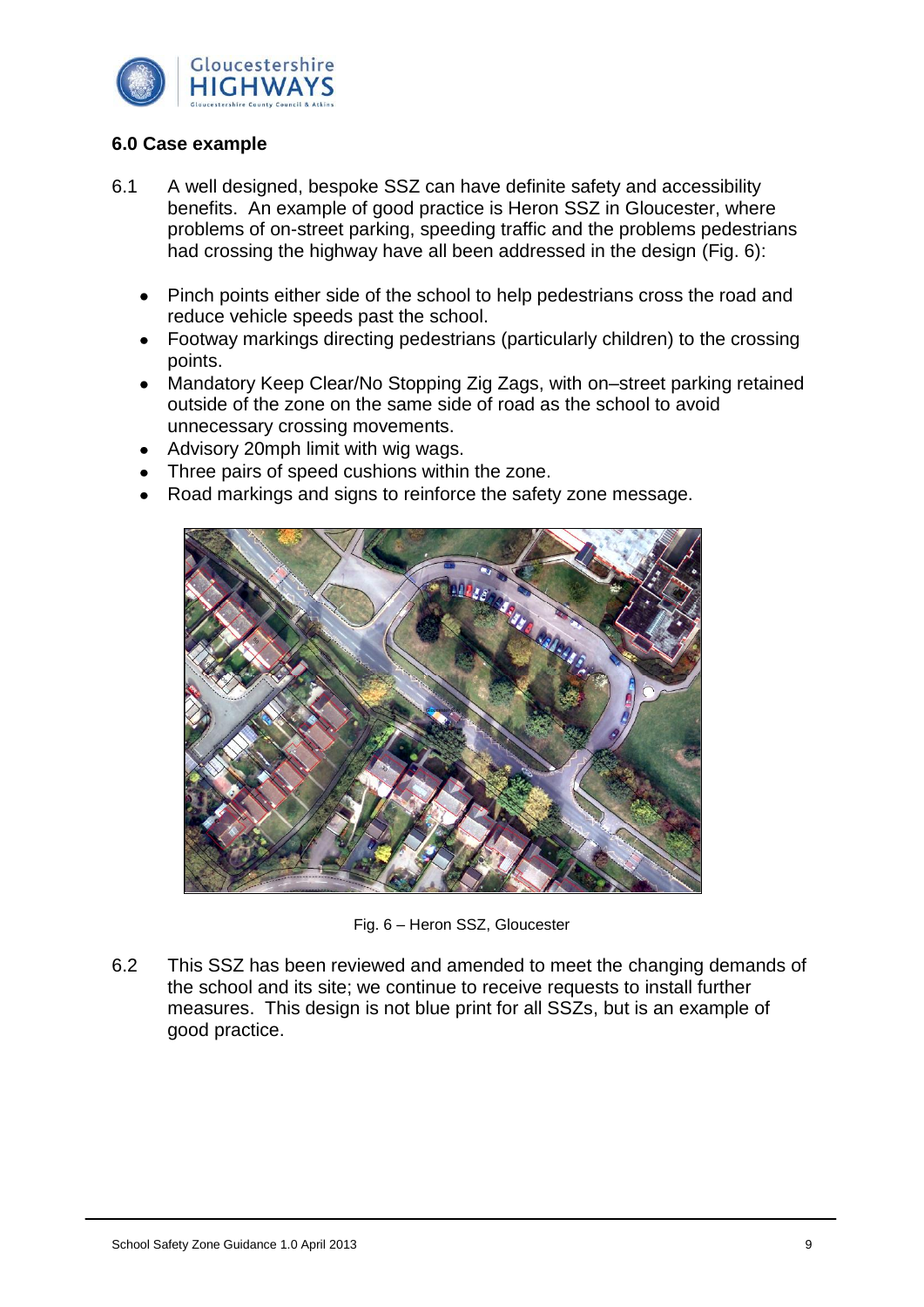

#### **7.0 The assessment of SSZ requests:**

- 7.1 With the recent changes to the Councils budgets there is a focus on safety and structural maintenance. However, there are other funding sources through which a SSZ may be funded, these include:
	- Community Match or Highways Local initiatives
	- Development related s106 contributions
	- Area Team Minor Works budgets
	- In combination with a structural road repair scheme is the change only  $\bullet$ involves lining works.

For any potential SSZs officers must determine exactly what the issues are and decide what type of scheme it is. If there are recorded incidents of safety then it should still be processed as a safety scheme through the Capital Priority Assessment process. However for those seeking to address quality of life, accessibility or congestion issues consideration must be given as to whether these are partially or wholly funded through other means. Where it is felt that a SSZ should be developed as a safety scheme then this needs to have the approval of the Road Safety Team.

- 7.2 In order to undertake a thorough assessment we should be using every resource at our disposal:
	- Highway & Customer Services Colleagues
	- Road Safety Partnership advice, data.
	- Transport Monitoring Team data.
	- School site knowledge.
	- Residents site knowledge.
	- Local Councillors **contains the site container and container** site knowledge.
	- Community groups **community** groups **community** groups **community** groups **community** groups **community** groups **community** groups **community** groups **community** groups **community** groups **community** groups **community** g
- 7.3 In the first instance any request for a new SSZ or amendments to an existing SSZ need to be discussed amongst the groups listed in 7.2 in order to clarify what the perceived problem is and the expectation of those making the request.
- 7.4 The officer assessing the request will collate and monitor the evidence to either support the request or to provide a reasoned reply why the SSZ cannot be delivered.
- 7.5 If the SSZ is considered appropriate the officers and designers will consider what the most appropriate, site specific, solution is and will seek funding through the channels highlighted 7.1. It is suggested that the table (Table 1) is used as a guide to show who should be involved when considering the various actions available.
- 7.6 The Councils priority assessment process should be used for the installation of new zones as well as improvement works to existing facilities. As the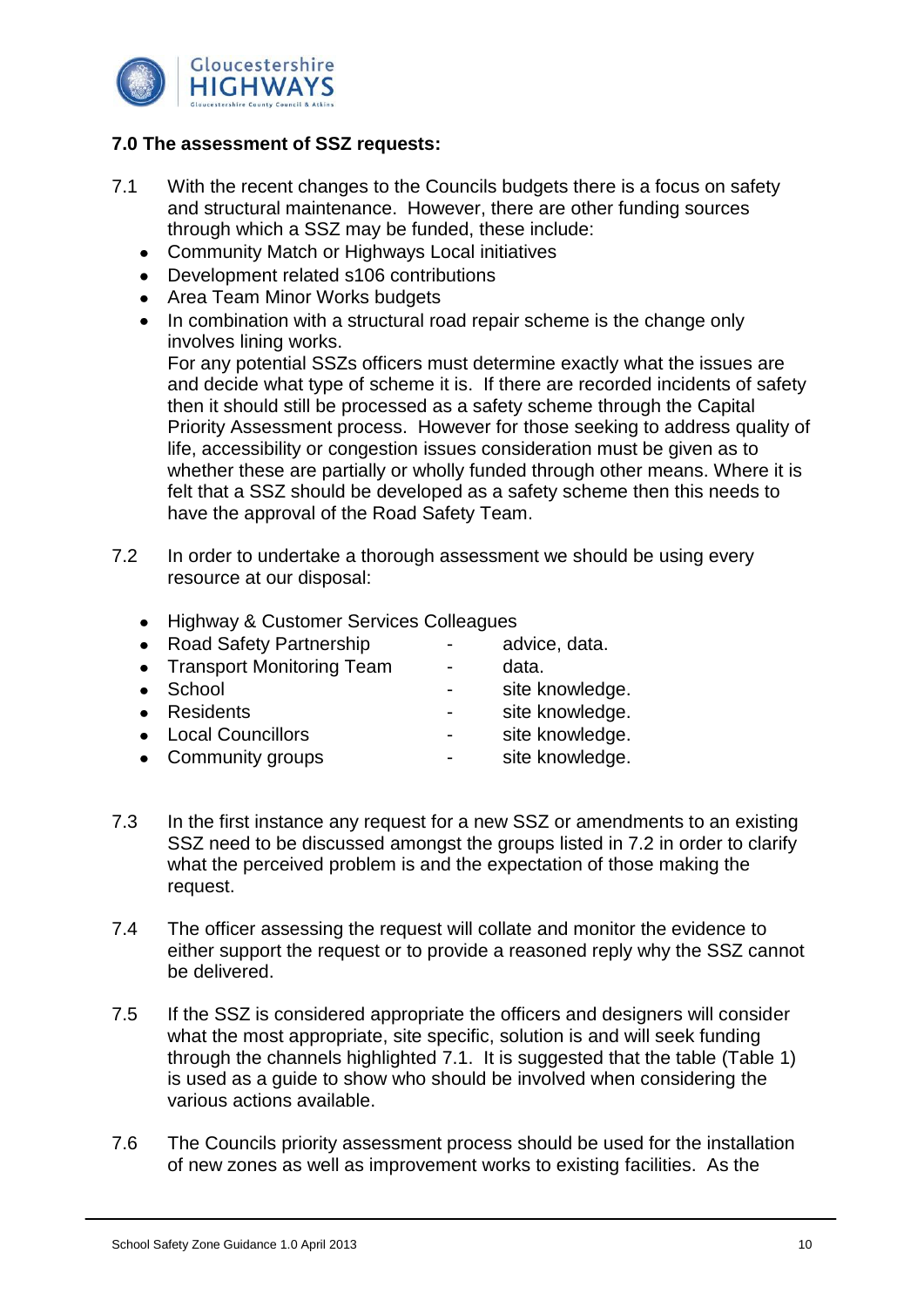

majority of school sites already have some measures in place, modification works could be the most common form of assessment.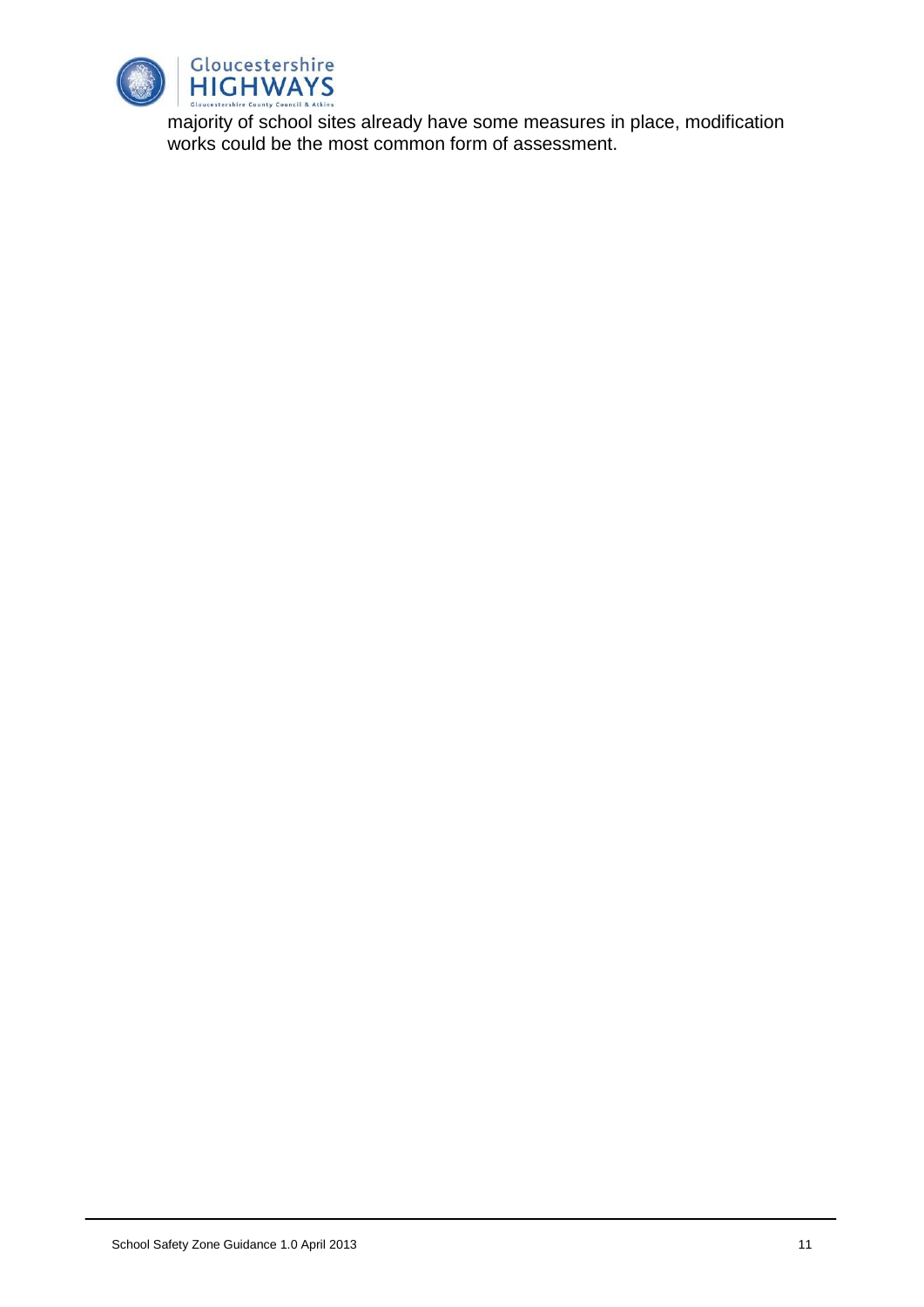

| THEN<br>WHAT                  | <b>END</b>                                                      | <b>MONITOR</b>                           | <b>MONITOR</b>                           | <b>PRIORITY</b><br><b>ASSESSMENT</b> | <b>PRIORITY</b><br><b>ASSESSMENT</b> | <b>PRIORITY</b><br><b>ASSESSMENT</b>                                   |
|-------------------------------|-----------------------------------------------------------------|------------------------------------------|------------------------------------------|--------------------------------------|--------------------------------------|------------------------------------------------------------------------|
| <b>MHOM</b><br>$\overline{B}$ | <b>HIGHWAY &amp;</b><br><b>CUSTOMER</b><br><b>SERVICES TEAM</b> | <b>ROAD SAFETY</b><br><b>PARTNERSHIP</b> | <b>ROAD SAFETY</b><br><b>PARTNERSHIP</b> | <b>SCHEMES</b><br><b>DELIVERY</b>    | <b>SCHEMES</b><br><b>DELIVERY</b>    | <b>SCHEMES</b><br><b>DELIVERY</b>                                      |
| <b>VVHAT</b>                  | <b>DO NOTHING</b>                                               | <b>EDUCATION</b>                         | <b>CAMPAIGNS</b>                         | <b>SIGNS &amp; LINES*</b>            | <b>SSZ &amp; 20 ZONE*</b>            | <b>HUMPS/</b><br><b>CROSSINGS/</b><br><b>ROUTE</b><br><b>TREATMENT</b> |

Table 1 – Assessment of SSZ requests \* advisory or mandatory (requires TRO)

INCREASING SIGNIFICANCE

# SCHEME PROGRESSION SCHEME PROGRESSION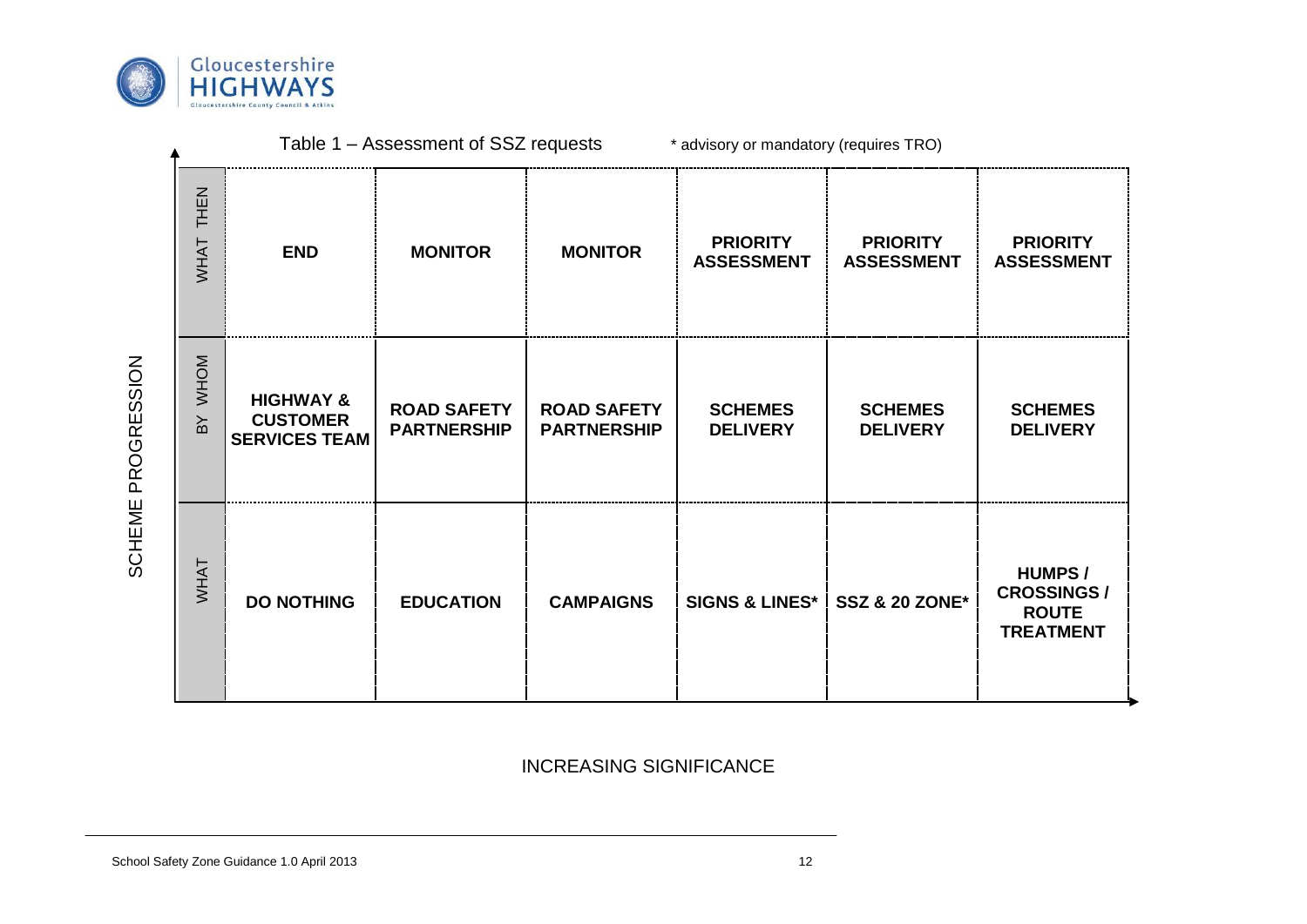

- 8.1 School Safety Zones are popular highway schemes that have been used extensively through-out the county for a number of years. However it is difficult to measure their effectiveness as a safety scheme given the already good accident record outside most schools. We do continue to receive requests for SSZs, but we also get requests for changes and improvements to existing SSZs where highway issues remain.
- 8.2 Although a "generic" school safety zone design has been identified it must be remembered that it is not necessarily the best solution for all school sites. Each request for a zone must be assessed on its individual merits and the investigation should detail what measures are appropriate given the requirements of the site and road users, delivering a bespoke solution. This may not actually be a SSZ at all.
- 8.3 The priority assessment process would then be applied to ensure that an objective decision is made on whether a scheme gets the go-ahead. This approach will ensure that the most deserving sites are addressed and that appropriate measures are installed.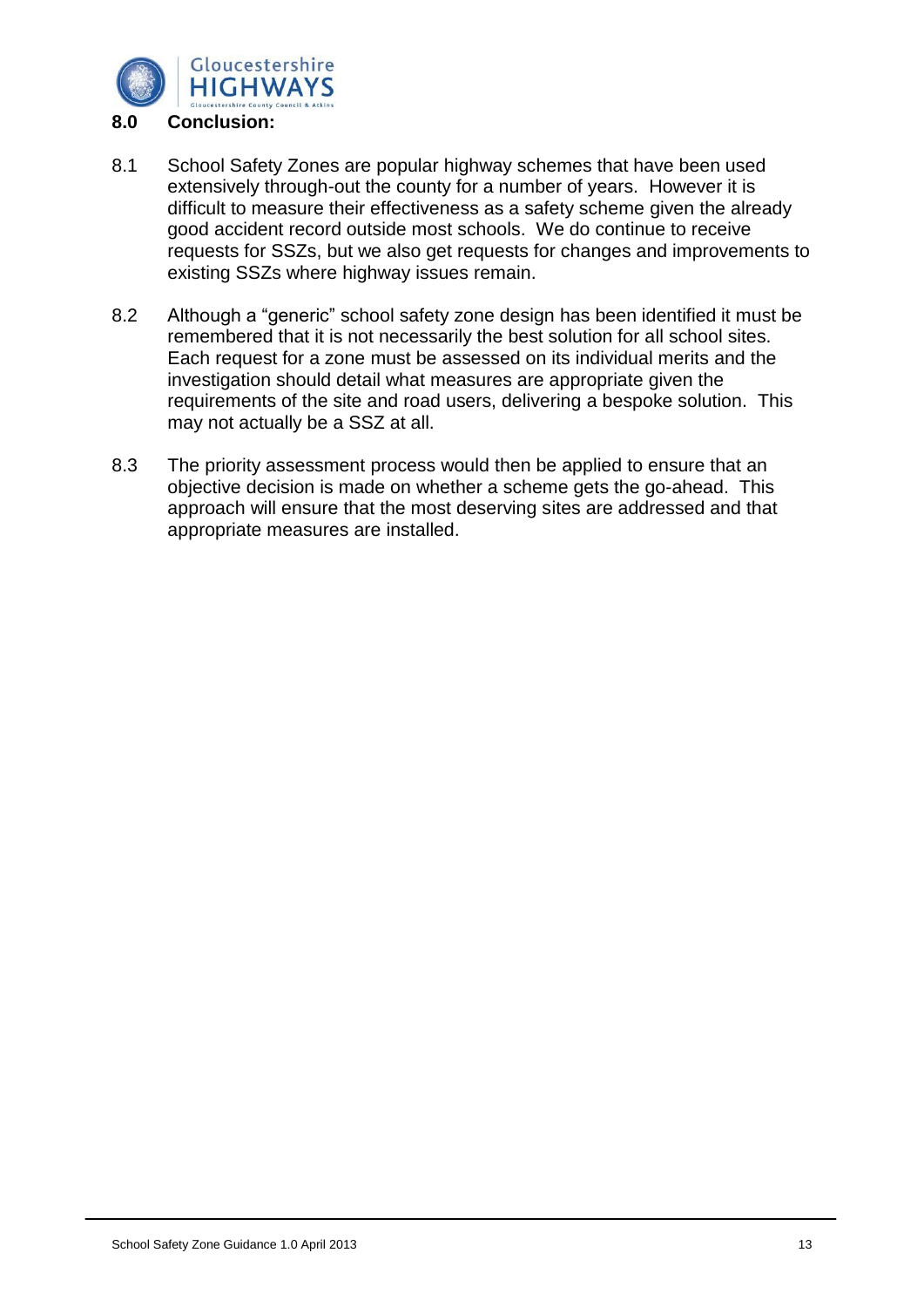

#### **APPENDIX A – Possible SSZ measures and when they should be considered:**

| <b>Measure</b>                                  | <b>When Appropriate</b>                                       | <b>Considerations</b>                                                                                           |  |  |
|-------------------------------------------------|---------------------------------------------------------------|-----------------------------------------------------------------------------------------------------------------|--|--|
| Speed humps #                                   | Recorded incidents of<br>speeding creating a safety<br>issue. | Bus services, ambulance & the<br>impact on local residents.                                                     |  |  |
| Pedestrian crossing #                           | Measured pedestrian demand<br>- outside school times too.     | SCPO, concerns about zebra<br>crossings outside schools.                                                        |  |  |
| <b>Build-outs</b>                               | Pedestrian demand/speeding.                                   | Maybe more appropriate than<br>crossing. Road widths and SCPO<br>input.                                         |  |  |
| Coloured surfacing                              | Where school site is not<br>obvious (gateway effect).         | Maintenance.                                                                                                    |  |  |
| Zigzags                                         | Parking issues adjacent to<br>school (usually in place).      | Mandatory (TRO)/ advisory.<br>Mandatory requires additional<br>signing.                                         |  |  |
| Waiting restrictions #                          | Parking issues away from<br>school entrance.                  | TRO required. There may be an<br>impact on residents outside of<br>school times.                                |  |  |
| Wigwags                                         | To support a 20 limit,<br>especially advisory.                | On-going energy costs.                                                                                          |  |  |
| 20mph limit #                                   | Measured speeding issue.                                      | Mandatory (TRO)/ advisory.<br>Police support would be required<br>for mandatory along with calming<br>features. |  |  |
| Warning signs                                   | Rarely inappropriate, should<br>be in place.                  | Backing board? Correct<br>supplementary plate.                                                                  |  |  |
| <b>School Crossing</b><br>Patrol Officer (SCPO) | At established crossing points<br>used by school children.    | Recruited by the school.                                                                                        |  |  |

# advice/guidance available on these individual elements not specific to SSZs.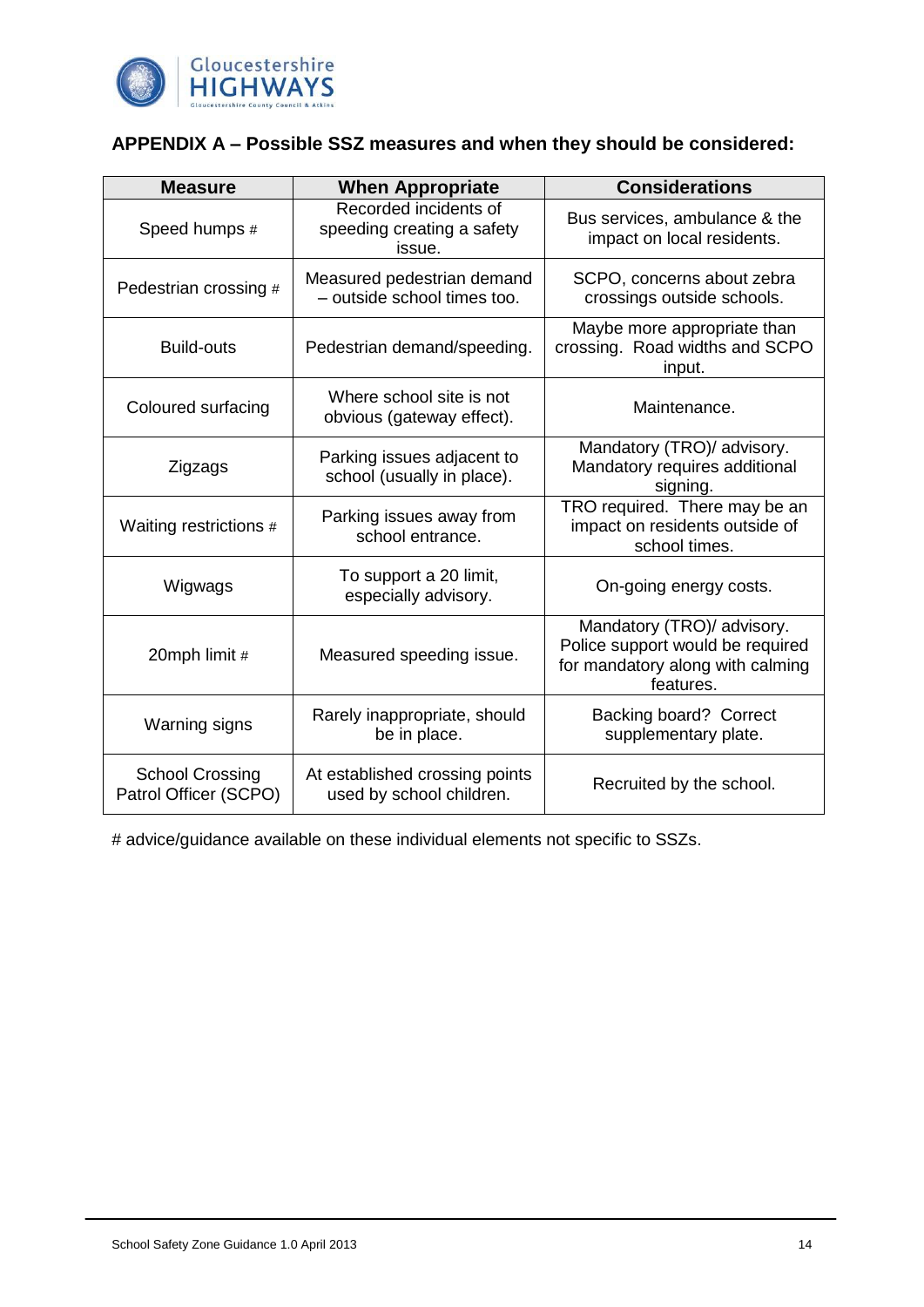

#### **APPENDIX B – Design a 20mph sign plate guidance sheet and template**

### Design a 20mph sign plate

A 20mph speed limit is being proposed near your school. When this type of speed limit is introduced there is an opportunity for local children to be involved in the design of the road sign. The best design would be displayed underneath the regulatory speed limit sign (see below). There are a few rules to follow when designing the sign (see below) but children should use their imaginations. The design may have a road safety theme or it may have a link to the local community – it might have both! The attached template should be used to design the sign. We encourage schools to choose a winning design from each year group with Gloucestershire Highways taking the final decision on which design(s) will be made into a road sign so we can check it meets the criteria.

*Please note that the introduction of any speed limit is subject to a legal consultation process and Gloucestershire Highways cannot guarantee the implementation of this limit or the signing of it.*

#### RULES 1. Any contrasting colours can be used for the background and lettering except for red. 2. Any style of lettering can be used Your design – it should be clear and easy to here read. 3. No advertising material or political slogans. Gloucestershire 4. Use as much of the template area as possible. We want it to be Gloucestershire Highways seen. Imperial Gate Business Park Corinium Avenue 5. Keep the design simple. **Gloucester** GL4 3BW

08000 514514